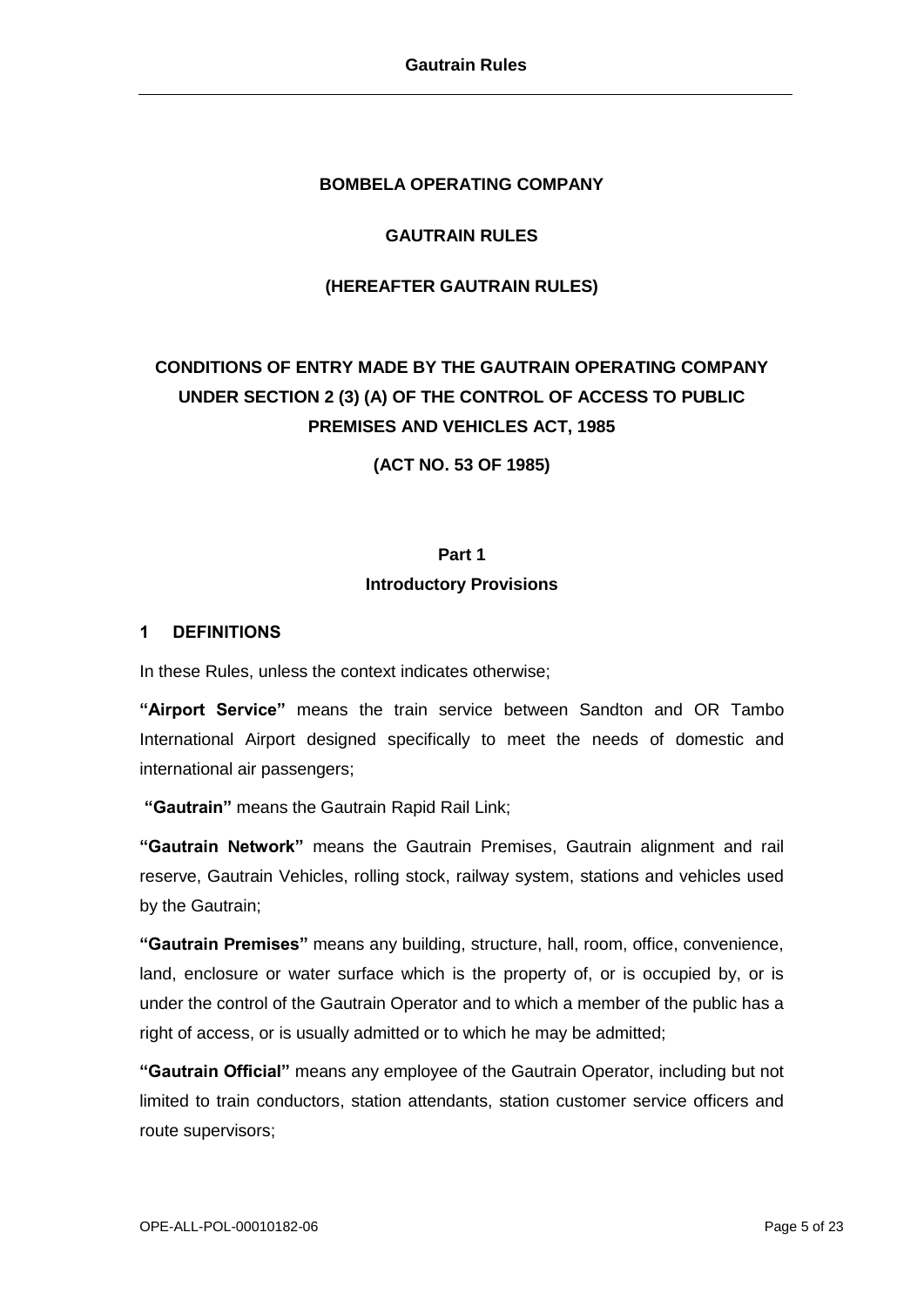**"Gautrain Operator"** means the Bombela Operating Company (Pty) Ltd, with registration number: 2005/024095/07;

**"Gautrain Operator Notice"** means any notice displayed in or on the Gautrain Network;

**"Gautrain Security Official"** means a security officer appointed by the Gautrain Operator or any of its duly appointed security sub-contractors;

**"Gautrain Vehicle"** means any vehicle, motor vehicle, bus, train, or conveyance, which is the property of or under the control of the Gautrain Operator, and which is used for the transport, for profit or otherwise, of members of the public;

**"General Passenger Service"** means any Train and/or Bus service, other than the Airport Service, forming part of the System;

**"Object"** includes but is not limited to refuse or litter, a suitcase, attaché case, bag, handbag, folder, envelope, parcel, or container of any nature which a person has in his or her possession or custody or under his or her control;

**"Rules"** means the conditions of entry made by the Authorised Officer in terms of the Act;

**"the Act"** means the Control of Access to Public Premises and Vehicles Act, 1985 (Act No. 53 of 1985);

**"Ticket"** means a magnetic stripe ticket, CSC (Contactless Smart Card) or any other form of Ticket used by the Gautrain Operator to grant passengers acces to the paid area's within the Gautrain Network in order to collect fares from such passengers;

**"Valid Ticket"** means a Ticket that has been legally issued by the Gautrain Operator and has not been blocked for use on the Gautrain Network.

## **2 OBJECTIVE**

### **2.1 The objective of these Rules is to—**

(a) direct that the Gautrain Network, Premises and Vehicles may only be entered or entered upon in accordance with the provisions of section 2(2) of the Act; and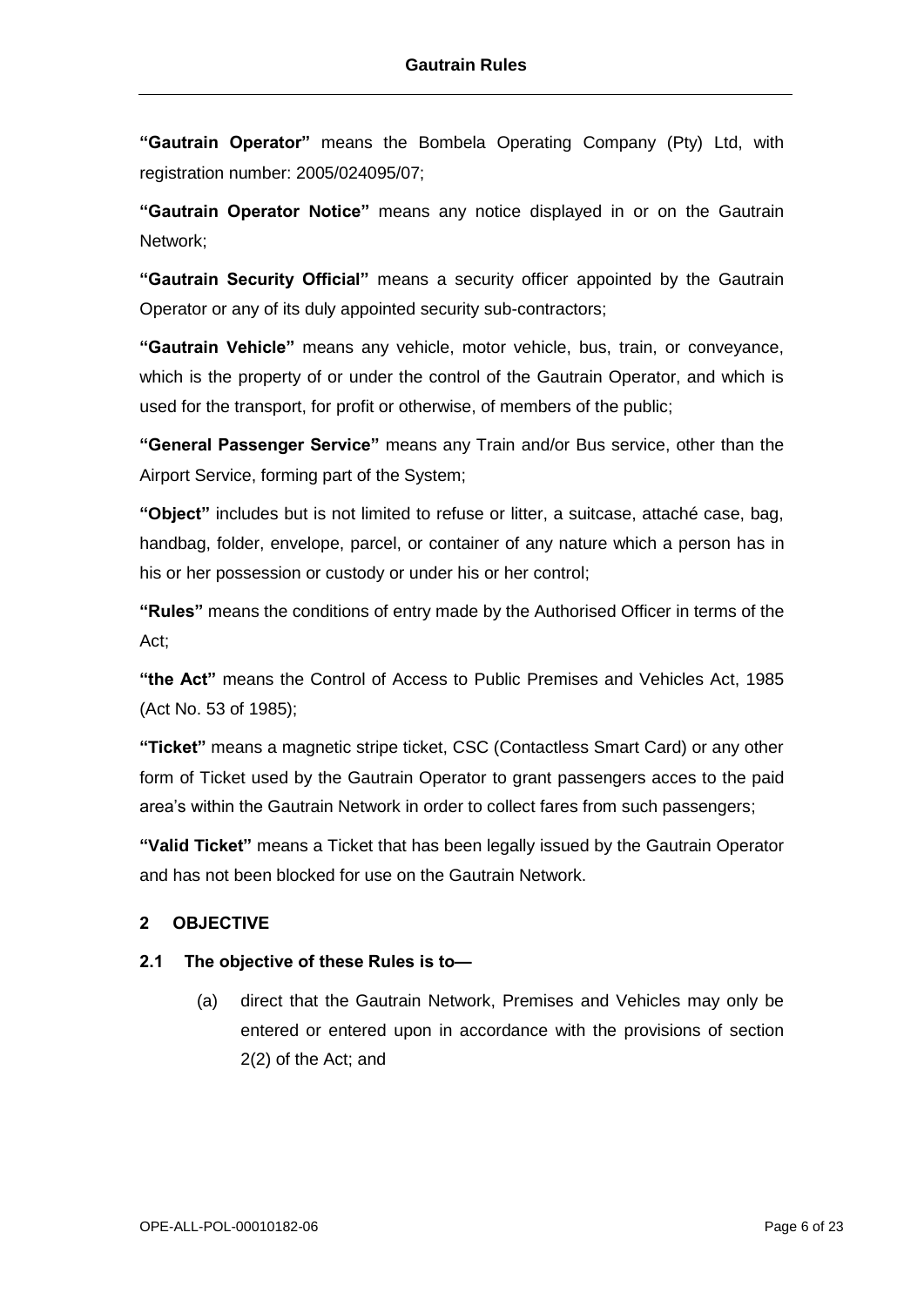(b) prescribe the Rules contemplated in section 2(3) (a) of the Act, for the maintenance and management of security of the Gautrain Network.

# **2.2 Without derogating from the generality of the foregoing, the specific objective of these Rules is to:**

- (a) assist the Gautrain Operator in the implementation of measures to ensure the safeguarding of the Gautrain Network, Premises and Vehicles;
- (b) protect the people therein or thereon;
- (c) provide for a system of decriminalized penalties applicable to any person who does not comply with the Rules which relate to safety and/or security and conduct on or in the Gautrain Network, Premises and Vehicles;
- (d) set out the powers and duties of the Gautrain Security Officials to safeguard the Gautrain Network, Premises and Vehicles;
- (e) set out the powers and duties of Gautrain Officials and Gautrain Security Officials to enforce these Rules;
- (f) prevent fare evasion within the Gautrain Network; and
- (g) matters related to the above.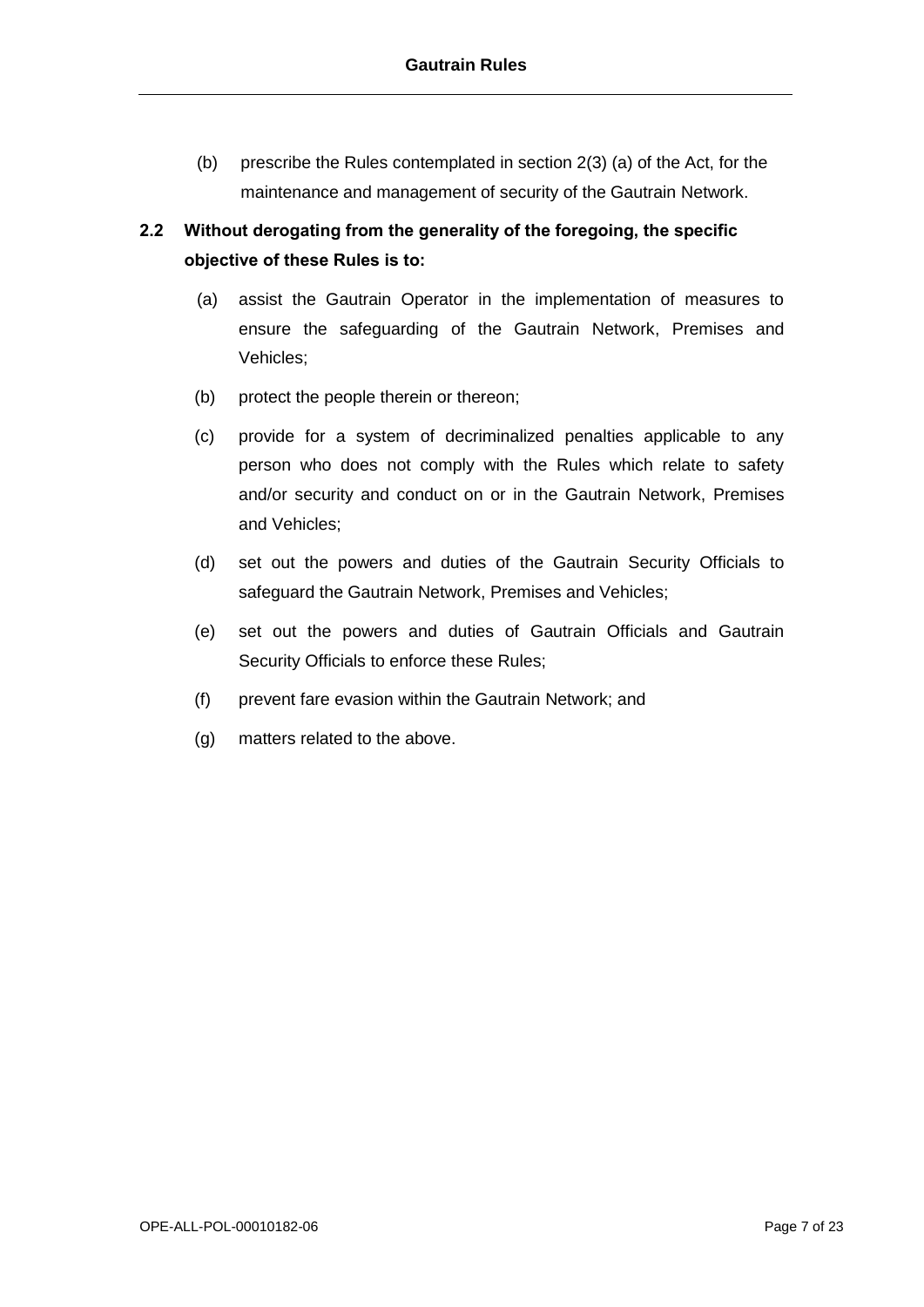## **Violations, Offences and Penalties**

#### **Part 2**

### **3 VIOLATIONS AND OFFENCES**

Subject to the provision of Rule 10(2), any person who violates or fails to comply with these Rules may be subject to:

- (a) the civil penalties contemplated in these Rules; or
- (b) criminal charges under section 4 of the Act.

### **4 PENALTY NOTICE FOR VIOLATIONS**

- 4.1 A person who contravenes or fails to comply with a Rule is liable to the Gautrain Operator for a civil penalty, and may be issued with a penalty notice.
- 4.2 A person issued with a penalty notice for contravention of or failure to comply with a Rule mentioned in Column 1 of Annexure "A", may be issued with a penalty notice for a penalty not exceeding the amount mentioned in Column 2 of Annexure "A" opposite the number of that Rule.
- 4.3 A person issued with a penalty notice in terms of sub-Rule (2) above, may appeal such penalty. The appeals process will be dealt with in terms of the procedure set out in Annexure "B" to these Rules. Any penalty payable to the Gautrain Operator in terms of these Rules, may be recovered by the Gautrain Operator by way of civil process as a civil debt.
- 4.4 In the event of the Gautrain Operator having to institute legal proceedings to recover an amount from a person as contemplated in sub-paragraph (2) above, such person shall be liable for the Gautrain Operators legal fees and expenses on the attorney and own-client scale.
- 4.5 The Gautrain Operator may at its reasonable discretion black list a person contemplated in sub-paragraph (2) above with a registered credit bereau.

### **5 PENALTIES FOR OFFENCES**

5.1 A person who contravenes or fails to comply with a Rule, commits an offence in terms of section 4 of the Act and is liable on conviction to a fine not exceeding R2 000, or to imprisonment for a period not exceeding two years, or to both such fine and imprisonment.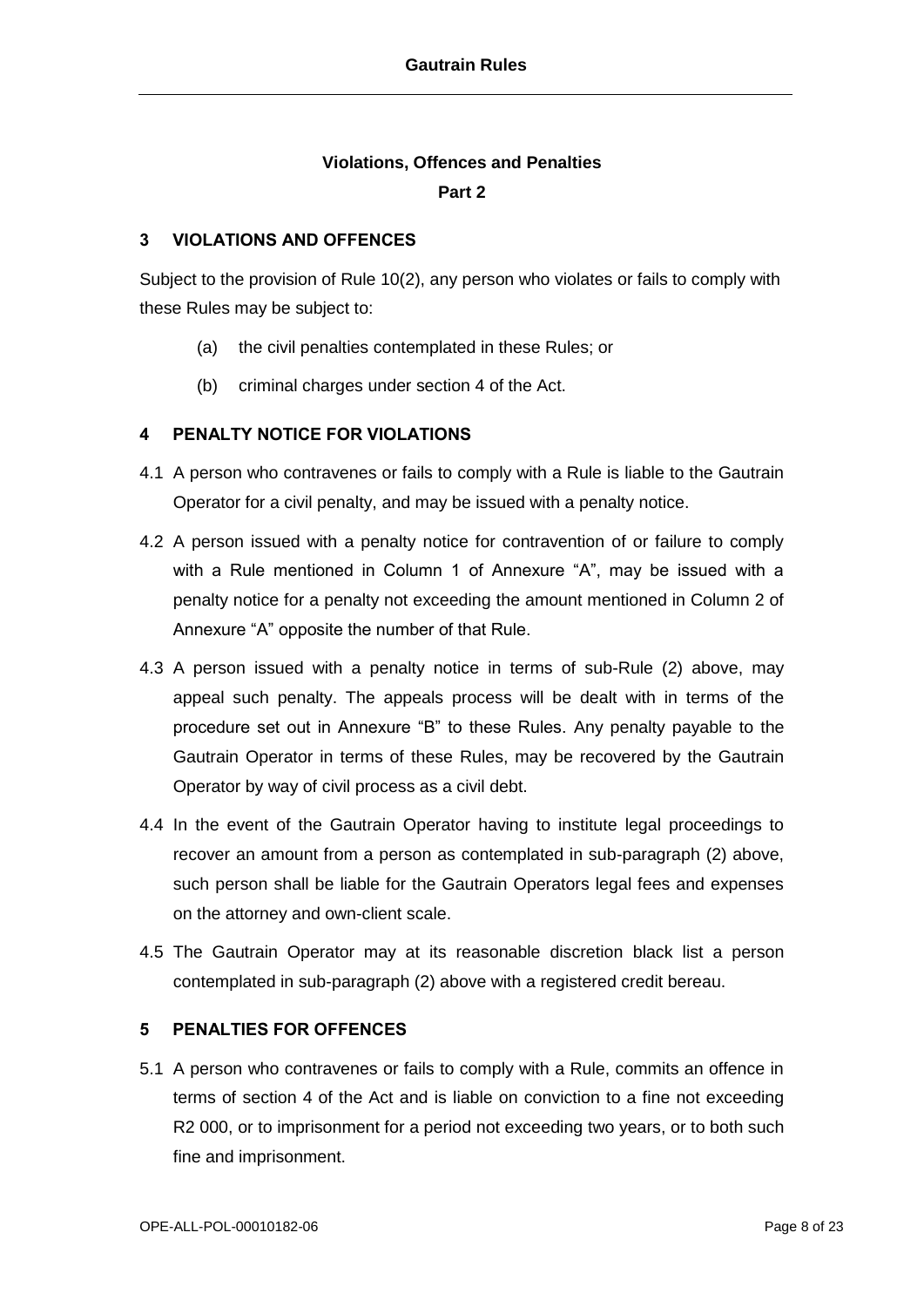- 5.2 A person who contravenes or fails to comply with a Rule may at the reasonable discretion of the Gautrain Operator, forfeit the right of use of his/her Ticket within the Gautrain Network.
- 5.3 The Gautrain Operator reserves its right to reasonably refuse access to the Gautrain Network to any person who contravenes the Rules.

### **6 LEVEL ONE (1) VIOLATIONS (NON-VISIBLE FARE EVASION)**

#### **6.1 No person may:**

- (a) travel with a Ticket which has not been validated when entering on the Gautrain Network;
- (b) travel in an Airport Service car with a General Passenger Service Ticket or vice versa;
- (c) use a discounted Ticket or special fare—
	- (i) for a purpose other than the purpose stated in the Gautrain Rules; or
	- (ii) in contravention of the conditions of its issue;
- (d) interrupt a journey without validating their Ticket;
- (e) board a bus through the exit door;
- (f) travel without having legally obtained and validated a Valid Ticket.

### **6.2 Any person who is present in the Gautrain Network and who:**

- (a) intends to travel by means of a Gautrain Vehicle; or
- (b) has completed a journey within the Gautrain Network must, upon being requested to do so by a Gautrain Security Official or a Gautrain Official, produce or present a Valid Ticket or work permit or, in the event of such a person being unable to produce a Valid Ticket or work permit, accompany such official to the nearest ticket sales office to purchase the correct Ticket and/or pay the applicable penalty and/or be issued with the applicable penalty notice.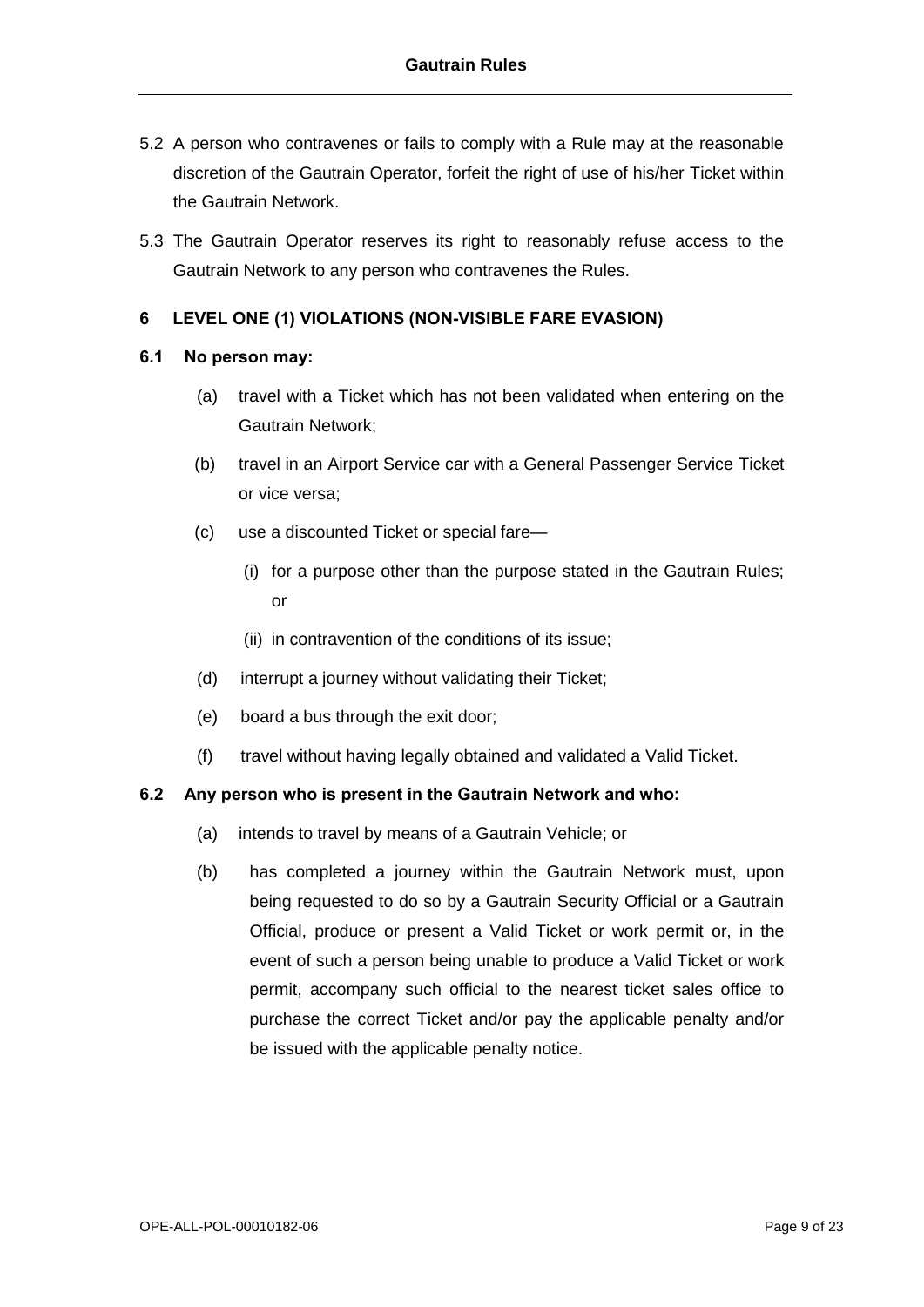### **7 LEVEL TWO (2) VIOLATIONS (VISIBLE FARE EVASION)**

#### **7.1 No person may:**

- (a) enter a demarcated compulsory ticket area on the Gautrain Network without a Valid Ticket, excluding children under the age of 3 (three) years;
- (b) fail or refuse to present a Ticket on the request of a Gautrain Security Official or a Gautrain Official for inspection or verification of validity;
- (c) use a personalised Ticket belonging to someone else;
- (d) use an expired, unreadable, torn or damaged Ticket;
- (e) use a special Ticket intended for use by Gautrain employees, police or any other class of passenger who is entitled to such a special Ticket, unless such person is authorized to do so;
- (f) pass through a station fare gate in a manner prohibited by these Rules or any notice displayed at or near such station fare gate, whether in possession of a Valid Ticket or not;
- (g) pass through a car park fare gate in a manner prohibited by these Rules or any notice displayed at or near such car park fare gate, whether in possession of a Valid Ticket or not;
- (h) pass through a bus entry point in a manner prohibited by these Rules or any notice displayed at or near such bus entry point, whether in possession of a Valid Ticket or not;
- (i) enter the Gautrain Network in a manner prohibited by these Rules or any notice displayed at or near such entry point, whether in possession of a Valid Ticket or not;

### **7.2 No person may:**

- (a) pass through a station fare gate without validating his/her Valid Ticket;
- (b) pass through a car park fare gate without validating his/her Valid Ticket;
- (c) pass through a bus entry point without validating his/her Valid Ticket;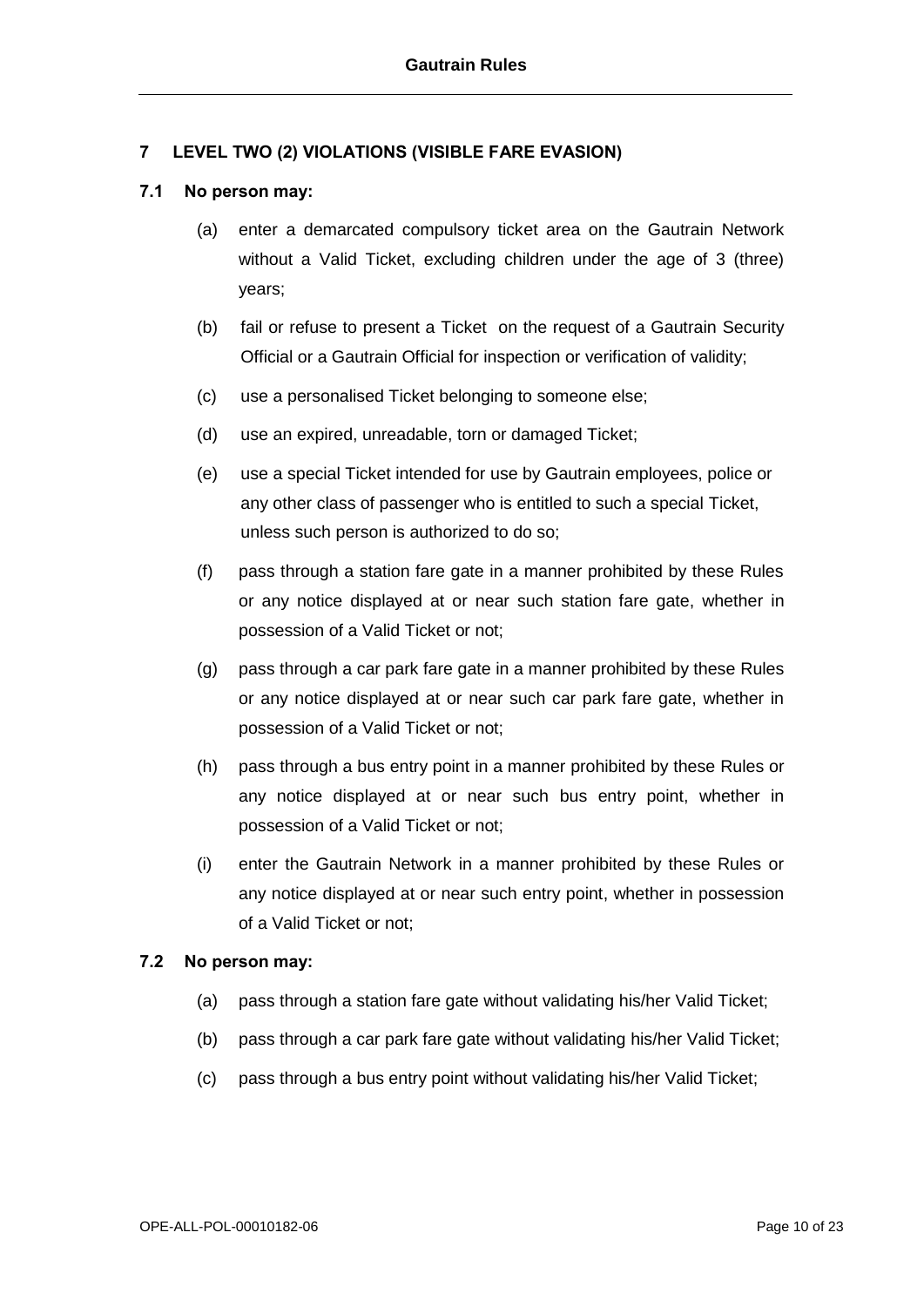- (d) enter the Gautrain Network without validating his/her Valid Ticket;
- (e) enter the Gautrain Network other than through a designated entry point;
- (f) refuse to validate a Ticket when requested to do so by a Gautrain Official or Gautrain Security Official;
- (g) buy, sell, transfer, receive or use any unused or partly used Ticket, intending that a person shall use it for travelling, unless the conditions of use for the Ticket specifically permit such transfer.
- **7.3 A person contemplated in section 3 of the Act, the Gautrain Operator, its authorized employees, Gautrain Officials and Gautrain Security Officials are exempted from the provisions of sub-Rule 2, excluding sub-Rule 2(f) while acting within the course and scope of their duties.**
- **8 LEVEL THREE (3) VIOLATIONS (BEHAVIOUR – SAFETY AND SECURITY VIOLATIONS)**
- **8.1 No person may:**
	- (a) interfere with the functioning of a Gautrain Vehicle;
	- (b) use a door between the cars of the train when it is inopportune to do so or where a signal is activated indicating that the doors may not be used;
	- (c) activate an alarm or emergency brake when it is not appropriate to do so;
	- (d) enter or leave a Gautrain Vehicle when:
		- (i) it is inopportune to do so;
		- (ii) a signal is activated indicating that the doors are closing; or
		- (iii) the doors are opening or closing;
		- (iv) prevent the doors from opening or closing thus impairing the normal operation of the Gautrain Vehicle;
	- (e) open or attempt to open a door of a Gautrain Vehicle while it is in motion or between stations;
	- (f) enter or leave any Gautrain Vehicle:
		- (i) while it is in motion;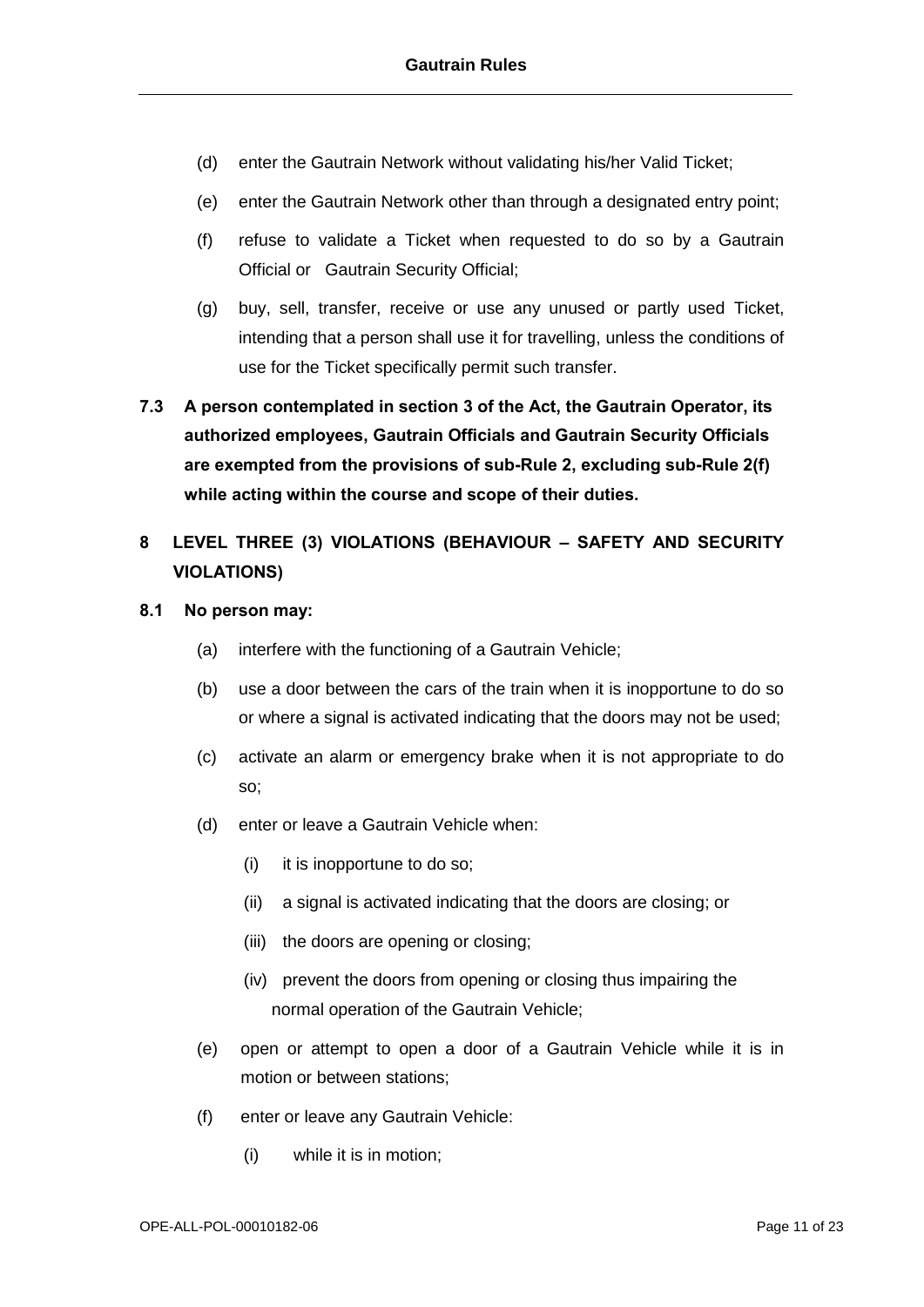- (ii) at a place other than at the side of a car or other vehicle adjoining the platform; or
- (iii) at a place other that a place demarcated for passengers to enter or leave the car or other vehicle;
- (g) climb onto the outside of a Gautrain Vehicle or attempt to travel on or in any part of a Gautrain Vehicle not intended for use by passengers;
- (h) fail to comply with a request by a Gautrain Official or Gautrain Security Officer not to enter or leave a Gautrain Vehicle;
- (i) sit in or remain in a seat or any part of a Gautrain Vehicle where a notice indicates that it is reserved for a specified Ticket holder or holders of Tickets of a specific class and where that person does not have the specified Ticket;
- (j) hinder a Gautrain Security Official or a Gautrain Official in the performance of their duties.
- (k) travel on or board a Gautrain Vehicle with any item or Object which in the discretion of a Gautrain Security Official or Gautrain Official may block or impede access or egress to any door, exit or safety exit of a Gautrain Vehicle.
- (l) smoke or carry a lit pipe, cigar, cigarette, match, lighter or other lit item or any device intended for smoking or the simulation of smoking inclusive of an electronic cigarette, on any part of the Gautrain Network, unless it is inside an area demarcated as a smoking area; or
- (m) eat, drink (inclusive of ice cream cones), chew gum, or carry any unsealed foodstuff or liquid, or carry disposable cups (cold drink, coffee, soup) in the Paid area and on Trains, the Gautrain Network, unless it is inside an area demarcated as an area where eating or drinking is allowed.
- (n) Step over the demarcated yellow line on a platform, unless it is to embark or disembark from the train or unless authorized to do so.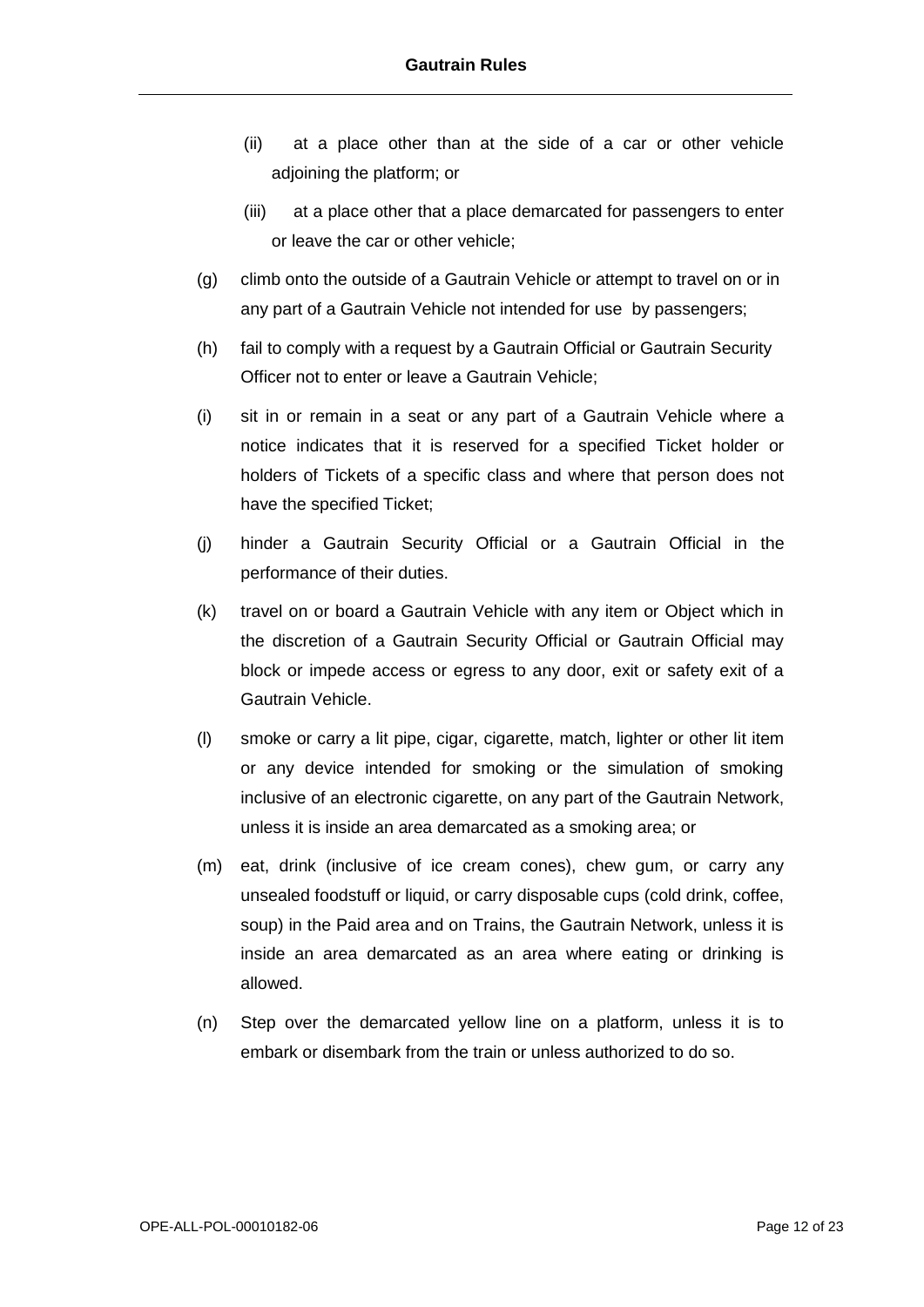### **8.2 No person may:**

- (a) fail to comply with any Gautrain Operator Notice;
- (b) use facilities designated for use by disabled persons, unless that person is disabled;
- (c) remain in a designated area or leave a designated area in contravention of a Gautrain Operator Notice;
- (d) hinder or block the movement of a passenger;
- (e) hinder or block the movement of a vehicle inside or at an entry or exit point of a designated car park;
- (f) park in a manner causing disruption to the flow of vehicles inside or outside a designated car park;
- (g) hinder the movement of a bus;
- (h) be in possession or control of dangerous or flammable goods;
- (i) be in possession or control of a firearm or dangerous weapon inside the Gautrain Network;
- (j) leave any object unattended within the Gautrain Network;
- (k) interfere with any equipment within the Gautrain Network, when not authorised to do so;
- (l) bring with him or her or allow to remain inside the Gautrain Network any restricted item which, in the opinion of a Gautrain Official or Gautrain Security Official, may threaten, annoy, soil or damage any person or any property; Provided that if a Gautrain Official or Gautrain Security Official directs such person in control of a restricted item to remove it and such person fails to do so immediately, such item may be removed by or under the direction of a Gautrain Official or Gautrain Security Official;
- (m) leave his/her vehicle unattended in a drop-off zone;
- (n) exceed the the prescribed parking time;
- (o) park his/her vehicle in front of a fire hydrant or any other area not specifically allocated as a demarcated parking area;
- (p) park his/her vehicle in any BOC demarcated staff parking area;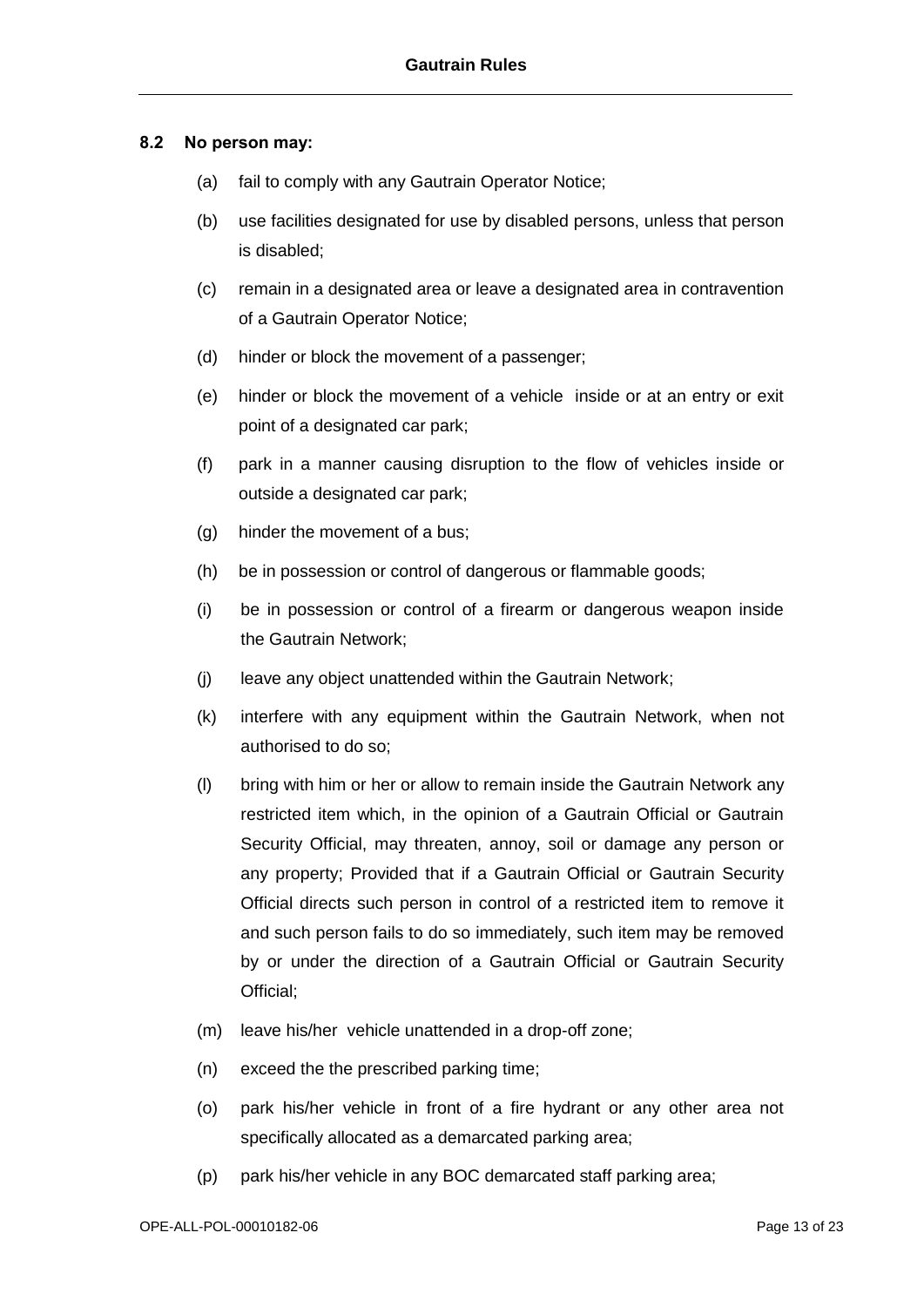(q) disobey any road traffic signs within the Gautrain Network.

#### **8.3 Unless authorized to do so by the Gautrain Operator, no person may:**

- (a) enter into and remain in the Gautrain Network while under the influence of liquor or narcotics;
- (b) put his or her feet on a seat in a Gautrain Vehicle;
- (c) use any kind of musical instrument, radio sound system or other equipment capable of producing or reproducing sound within the Gautrain Network;
- (d) sing or shout in a manner that is disturbing to other persons within the Gautrain Network;
- (e) buy, sell, expose or offer for sale anything within the Gautrain Network;
- (f) display anything for the purpose of advertising or publicity, or distribute anything within the Gautrain Network unless authorised to do so;
- (g) beg, take a collection or solicit money, donations or employment within the Gautrain Network unless authorised to do so;
- (h) distribute any leaflets or other items within the Gautrain Network unless authorised to do so;

#### **8.4 No person may within the Gautrain Network:**

- (a) disturb other passengers;
- (b) refuse to follow a direction or obey an instruction from any Gautrain Official or Gautrain Security Official;
- (c) use a bicycle (excluding parking areas), roller-skates, rollerblades, skateboards or any similar object or machine;

a bicycle must be inside a cardboard box, or wrapped in plastic, or in a closed bag BEFORE going through the Fare Gates. The wheels may not be exposed and the bicycle may NOT be wheeled inside the station nor onto/off the train;

- (d) use any mechanised or manually operated object or machine unless authorized to do so, with the exception of the design of such object or machine being for intended use by a disabled person;
- (e) damage advertising equipment;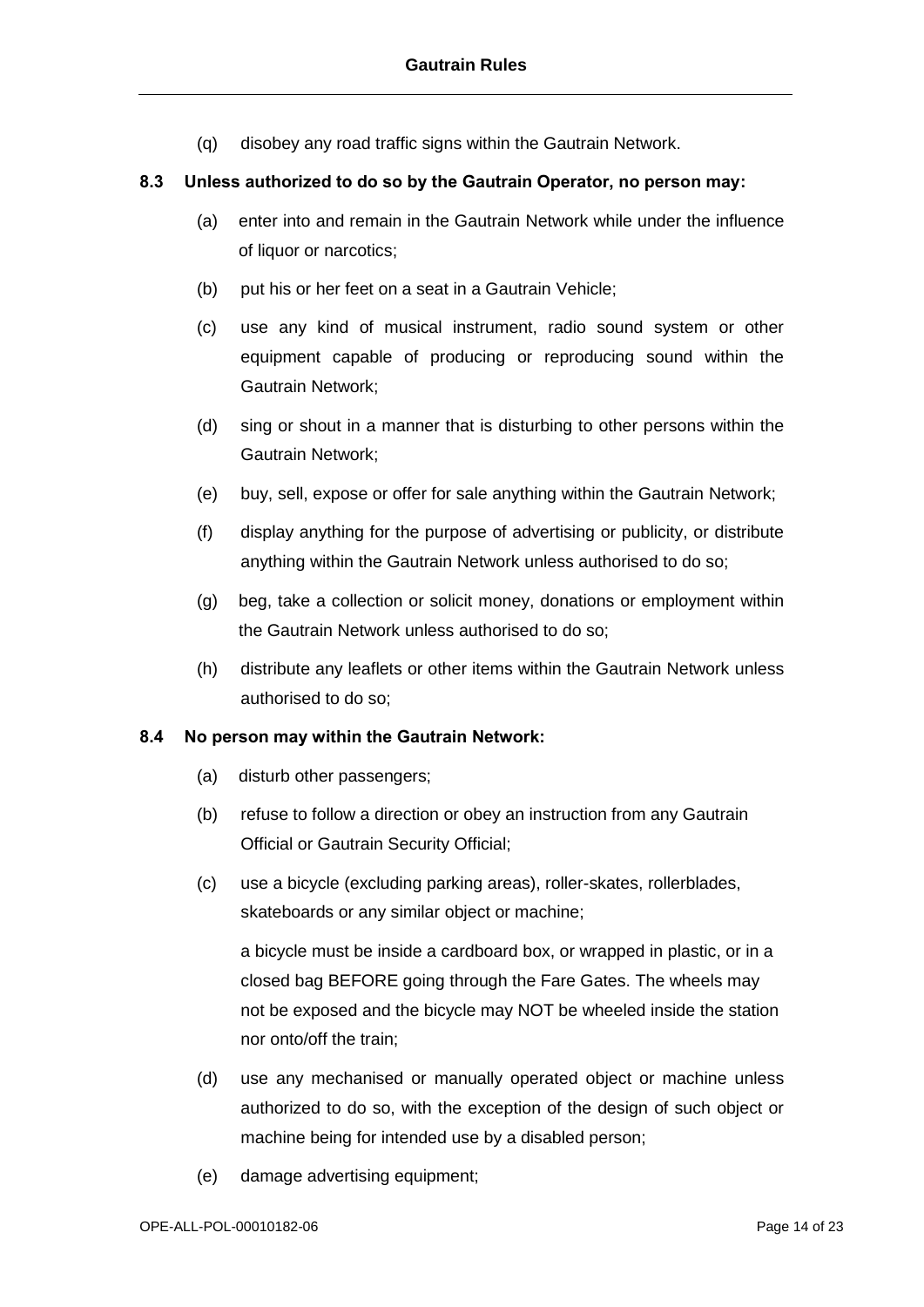- (f) soil the Gautrain Premises, drop litter or leave waste;
- (g) insult another person or use any threatening, abusive, obscene or offensive language;
- (h) behave in a disorderly, indecent or offensive manner or molest or wilfully interfere with the comfort or convenience of any person;
- (i) spit on Gautrain property or property belonging to another person;
- (j) gamble;
- (k) occupy a seat in a Gautrain Vehicle, enter a part of a Gautrain Vehicle, or be present at a place in a Gautrain Vehicle that he or she is not entitled to occupy, enter or be present in; or
- (l) write, draw, paint, fix or tamper in any way with any Gautrain property or property belonging to another person.

## **8.5 When a situation nesessitate that queing / crowd management is required:**

- (a) A Gautrain Official or a Gautrain Security Official may require any person to queue in order to regulate order or safety on or near the Gautrain Network.
- (b) Any person directed by a Gautrain Operator Notice to queue, or when asked to queue by a Gautrain Official or a Gautrain Security Official, shall join the rear of the queue and obey the reasonable instructions of that official regulating the queue.

### **8.6 No person may:**

(a) continuously or deliberately gain access to the Gautrain Network without validating a Valid Ticket as they may be detained, have their Ticket blocked and prevented from re-entering the Gautrain Premises. When refunding money owing to the owner of a blocked Ticket, this refund will be made less any money owing by the passenger for unpaid journeys made on the Gautrain Network.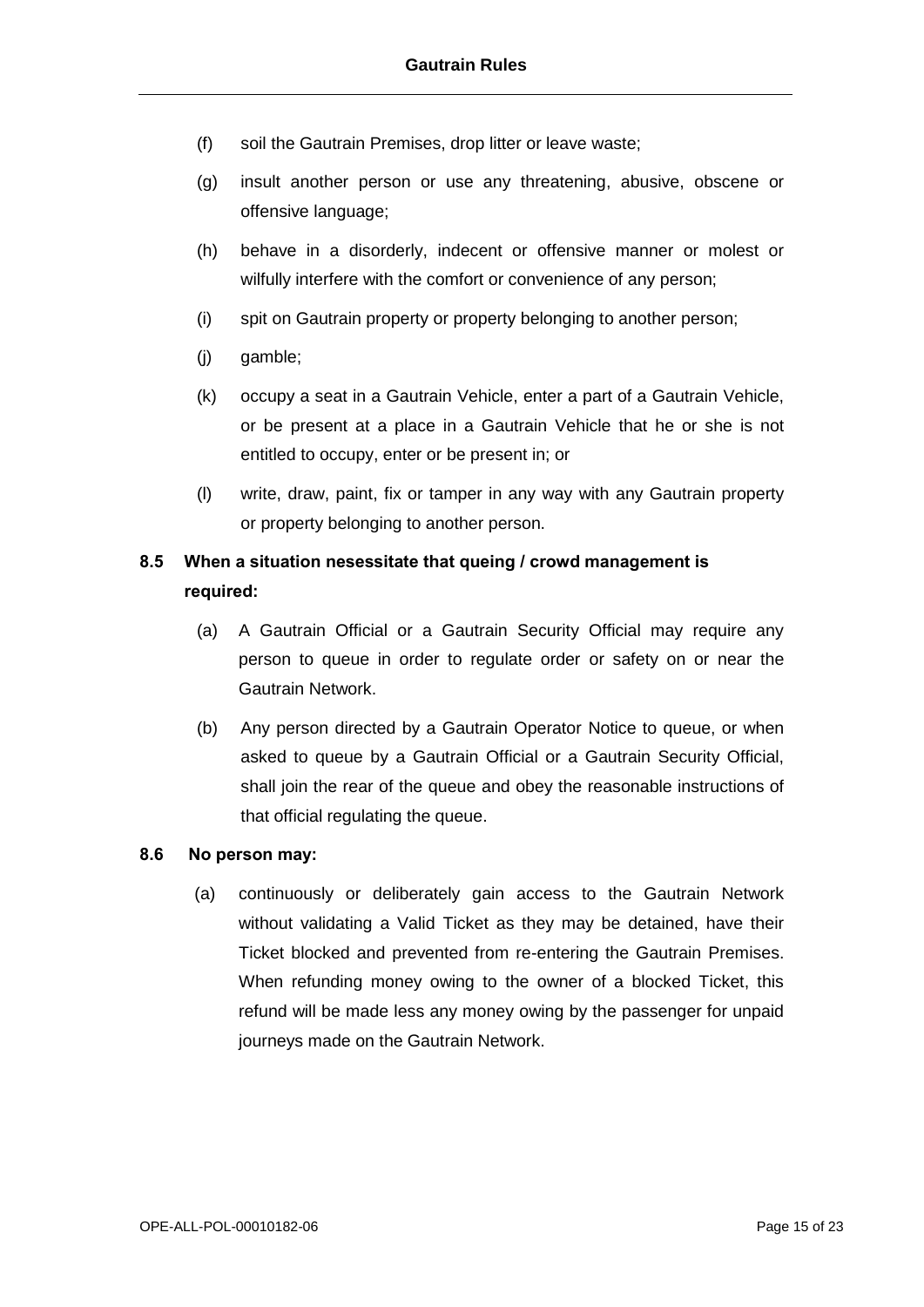## **8.7 No person may when conducting construction activities, maintenance activities and/or any type of work in terms of the work permit system:**

- (a) enter the Gautrain Network without a valid work permit;
- (b) enter the Gautrain Network without a valid authorisation number for such work permit;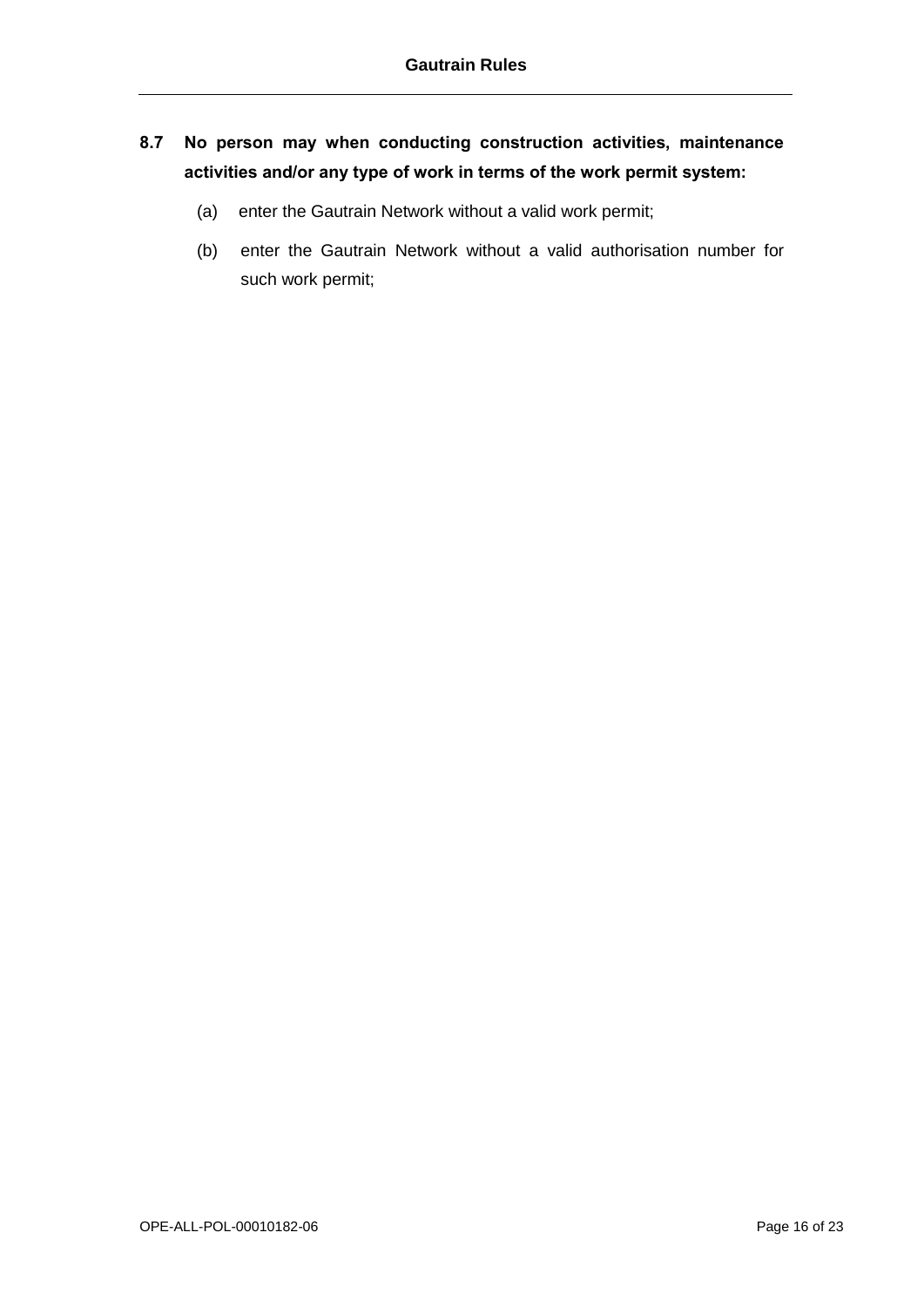- (c) Enter the Gautrain Network without an identification documentation, as prescribed by the Gautrain Rule Book;
- (d) enter the Gautrain Network other than as prescribed and adhering to the stipulations recorded on the work permit and or work permit system;
- (e) contravene any Gautrain health and safety rules, regulation, stipulation, policy, procedure or instructions;
- (f) exit the Gautrain Network without properly surrendering an authorised work permit;

## **9 LEVEL FOUR (4) VIOLATIONS (SERIOUS TRANSGRESSIONS: CRIMINAL OFFENCES)**

### **9.1 Any person who:**

- (a) alters a Ticket in any way with the intent to defraud or prejudice the Gautrain Operator, a Gautrain Official or a Gautrain Security Official;
- (b) knowingly uses a Ticket which has been altered in any way contemplated in Rule (9)(1)(a);
- (c) knowingly uses a stolen Ticket;
- (d) performs any act on the Gautrain Network that could cause the injury or death of a person or damage to property;
- (e) crosses a railway line without authorisation from the Gautrain Operator;
- (f) performs any act that:
	- (i) hinders the proper use of a service of the Gautrain Operator; or
	- (ii) endangers or might endanger the lives of persons travelling on a Gautrain Vehicle;
- (g) without lawful authority moves any part of the rolling stock on a railway line or places or leaves it on any part of a railway line;
- (h) without lawful authority moves any signals, indicators, points, rods, wires, sleepers, rails, stop blocks or any other track equipment or machinery or interferes with the operation thereof or displays any signal which could probably be misleading;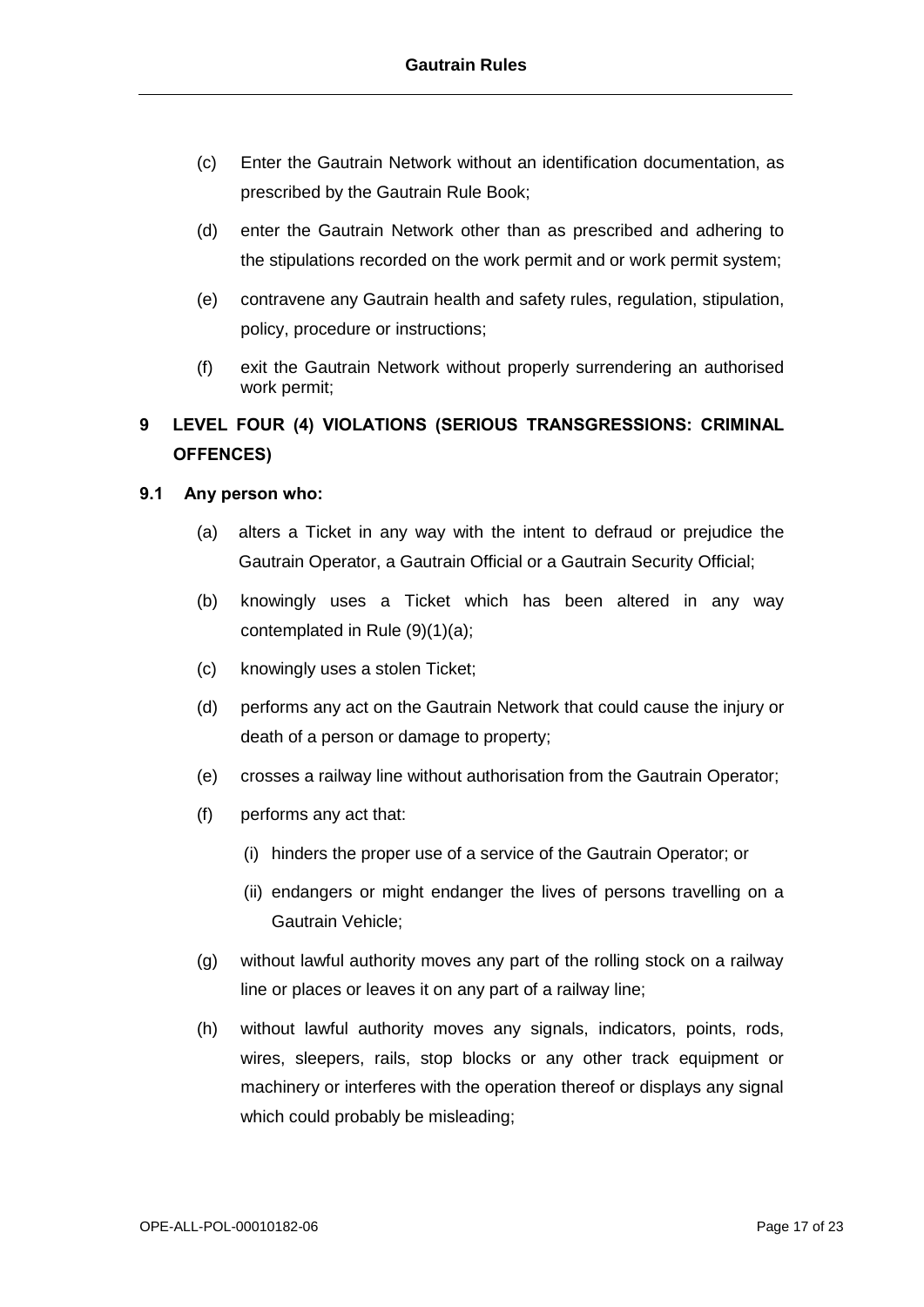- (i) without the prior permission of the Gautrain Operator or without sound and adequate reason uses or interferes with communication equipment of the Gautrain Operator or employees of the Gautrain Operator;
- (j) wilfully obstructs or hinders an employee of the Gautrain Operator in the execution of his duties;
- (k) drives an animal onto a railway line or within the area of a railway reserve or wilfully permits it to stray thereon or therein for a purpose other than that of lawfully crossing the railway line, whether he/she be the owner of the animal or only in charge thereof;
- (l) without the permission of the Gautrain Operator places him or herself in such a position that any part of his or her body or any object in contact with his or her body is closer than three (3) metres from the live overhead track equipment forming part of the Gautrain Operator´s electrification network;
- (m) performs an act or fails to perform an act that interferes with, blocks or delays trains or behaves dangerously or creates possible accidents, hazards or risks;
- (n) lights a fire or sets fire to any item within the Gautrain Network; or
- (o) participates in a demonstration within the Gautrain Network

May be guilty of an offence in terms of Section 4 of the Act, and may be liable on conviction to a fine not exceeding R2 000 or to imprisonment for a period not exceeding two years or to both the fine and that imprisonment.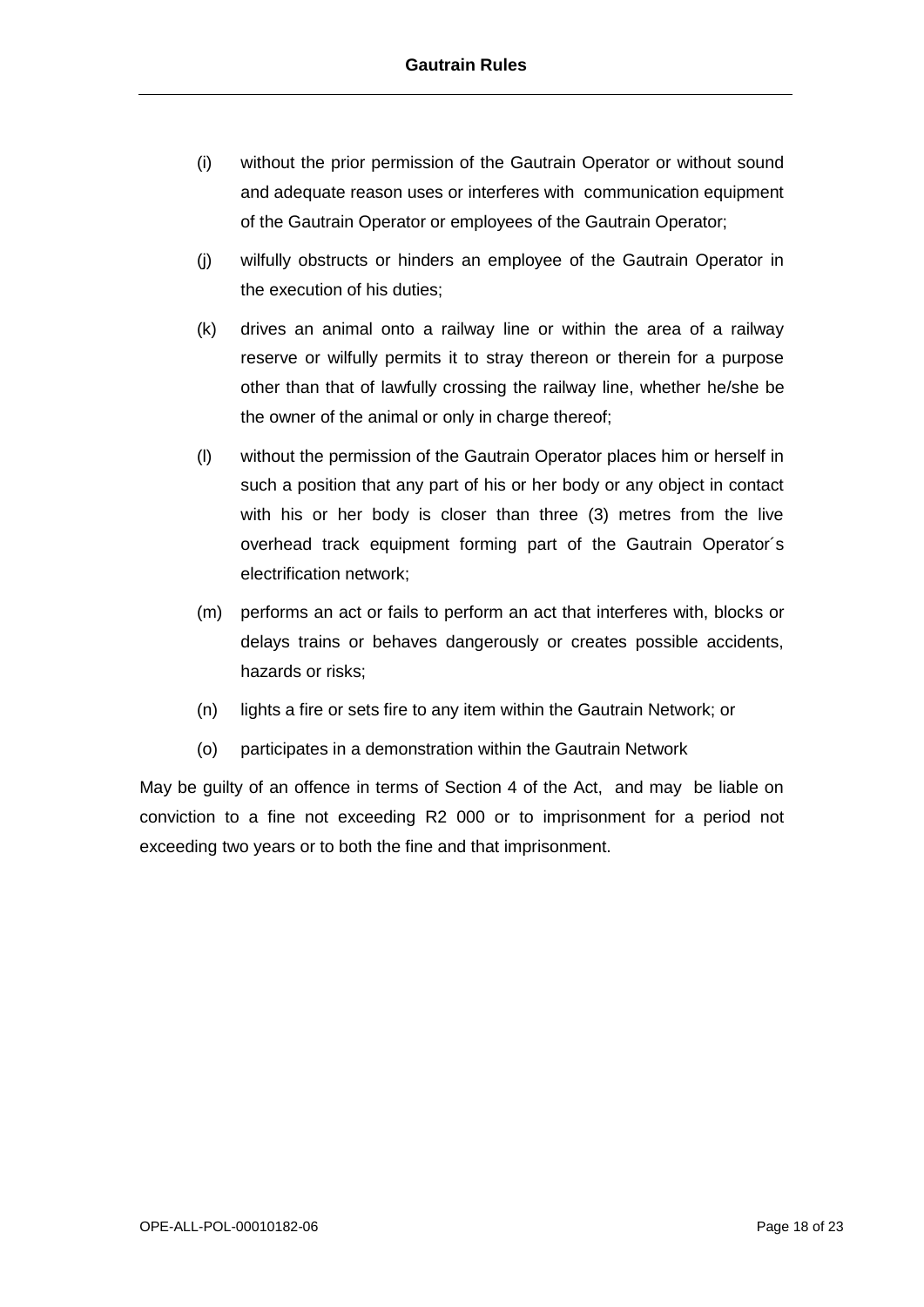#### **Functions, Powers and Duties**

#### **Part 3**

## **10 POWERS OF GAUTRAIN SECURITY OFFICIALS AND GAUTRAIN OFFICIALS UNDER THE ACT**

## **10.1 A Gautrain Security Official/Gautrain Official may, under section 2(2) of the Act, require of a person:**

- (a) to furnish his or her name, address and any other relevant information required by the Gautrain Security Official/Gautrain Official;
- (b) to produce proof of his or her identity to the satisfaction of the Gautrain Security Official/Gautrain Official;
- (c) to declare whether he or she has any firearm and or dangerous object in his or her possession or custody or under his or her control;
- (d) to declare what the contents are of any vehicle, suitcase, attaché case, bag, handbag, folder, envelope, parcel, or container of any nature which he or she has in his or her possession or custody or under his or her control, and show those contents to the Gautrain Security Official/Gautrain Official;
- (e) intending to enter a designated area or found inside such area to subject him or her and anything which he or she has in his or her possession or custody or under his or her control to an examination by an electronic or other apparatus in order to determine the presence of any dangerous object;
- (f) to hand to a Gautrain Security Official/Gautrain Official anything which he or she has in his or her possession or custody or under his or her control for examination or custody until he or she leaves the Gautrain Network; and
- (g) be searched by a Gautrain Security Official/Gautrain Official.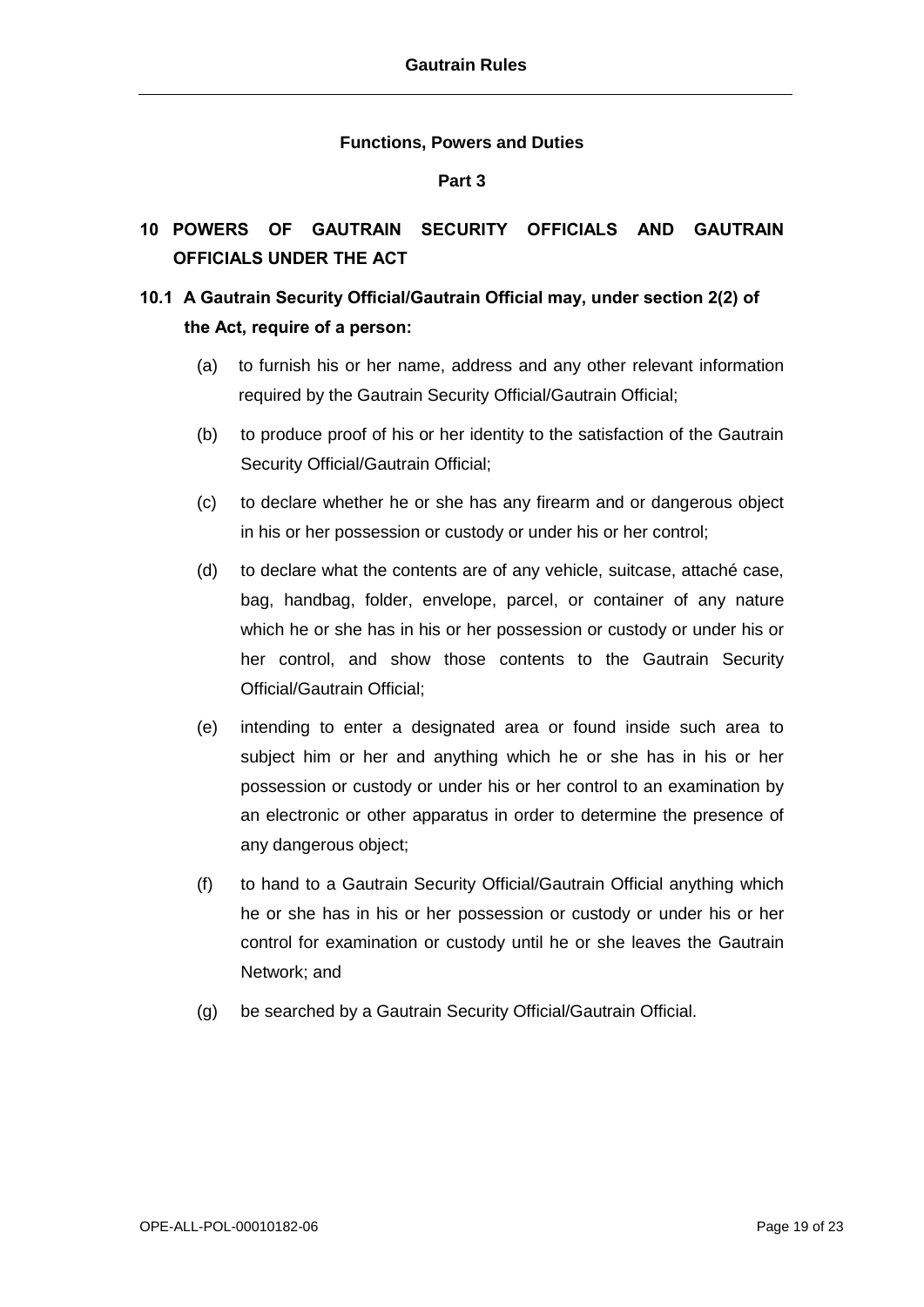## **10.2 A Gautrain Security Official/Gautrain Official may, under section 2(3) of the Act:**

- (a) request any person who wishes to enter or is found within the paid area of the Gautrain Network or designated area to produce a Ticket or work permit authorizing such person to enter and be on or in that paid area or designated area;
- (b) refuse a person permission to enter the paid area or designated area unless such person produces a Ticket or work permit authorizing him or her to enter and be within that paid area or designated area;
- (c) remove any person from a Gautrain paid area or designated area if such person:
	- (i) is found within that Gautrain paid area or designated area, and upon the request of the Gautrain Security Official/Gautrain Official refuses or fails to produce a Ticket or work permit authorizing him or her to enter and be within that paid area or designated area;
	- (ii) contravenes or fails to comply with any of these Rules; or
	- (iii) if the Gautrain Security Official/Gautrain Official considers it necessary for the safeguarding of the Gautrain Network or the contents thereof or for the protection of the people therein.

## **10.3 A Gautrain Security Official/Gautrain Official who finds a vehicle parked or being driven in contravention of a notice in the Gautrain Network may:**

- (a) direct the person who is driving the vehicle to leave that place immediately;
- (b) if the owner or person who parked the vehicle is readily available, order such owner or person to remove the vehicle from that place; or
- (c) if the owner or person who parked the vehicle is not readily available:
	- (i) immobilize the vehicle by mechanical means, such as a clamp; or
	- (ii) remove the vehicle from that place and cause such vehicle to be impounded and;
	- (iii) recover towing cost from the vehicle owner / driver.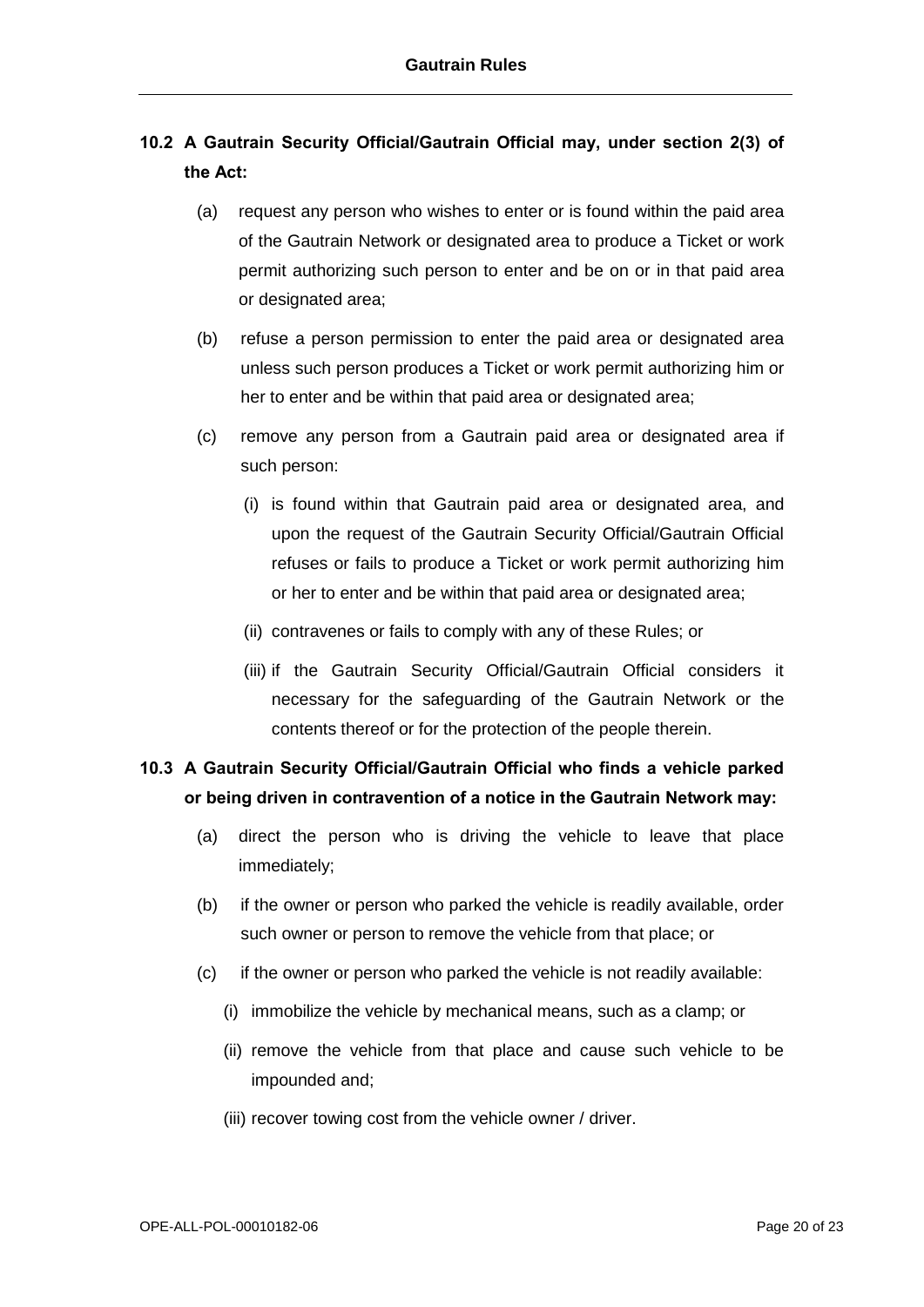### **10.4 A Gautrain Security Official/Gautrain Official:**

(a) may open or close any entrance to or exit from a Gautrain station or Gautrain Premises at such times as may be deemed necessary for the safety or security of such premises or any person in or on such premises.

### **10.5 A Gautrain Security Official/Gautrain Official:**

(a) shall have the power to issue a penalty notice as contemplated in Section 4 above.

### **10.6 A Gautrain Security Official/Gautrain Official:**

(a) shall have the power to request a person as contemplated in Section 5(2) above, to hand over any Ticket in his/her possession to such Gautrain Security Official/Gautrain Official.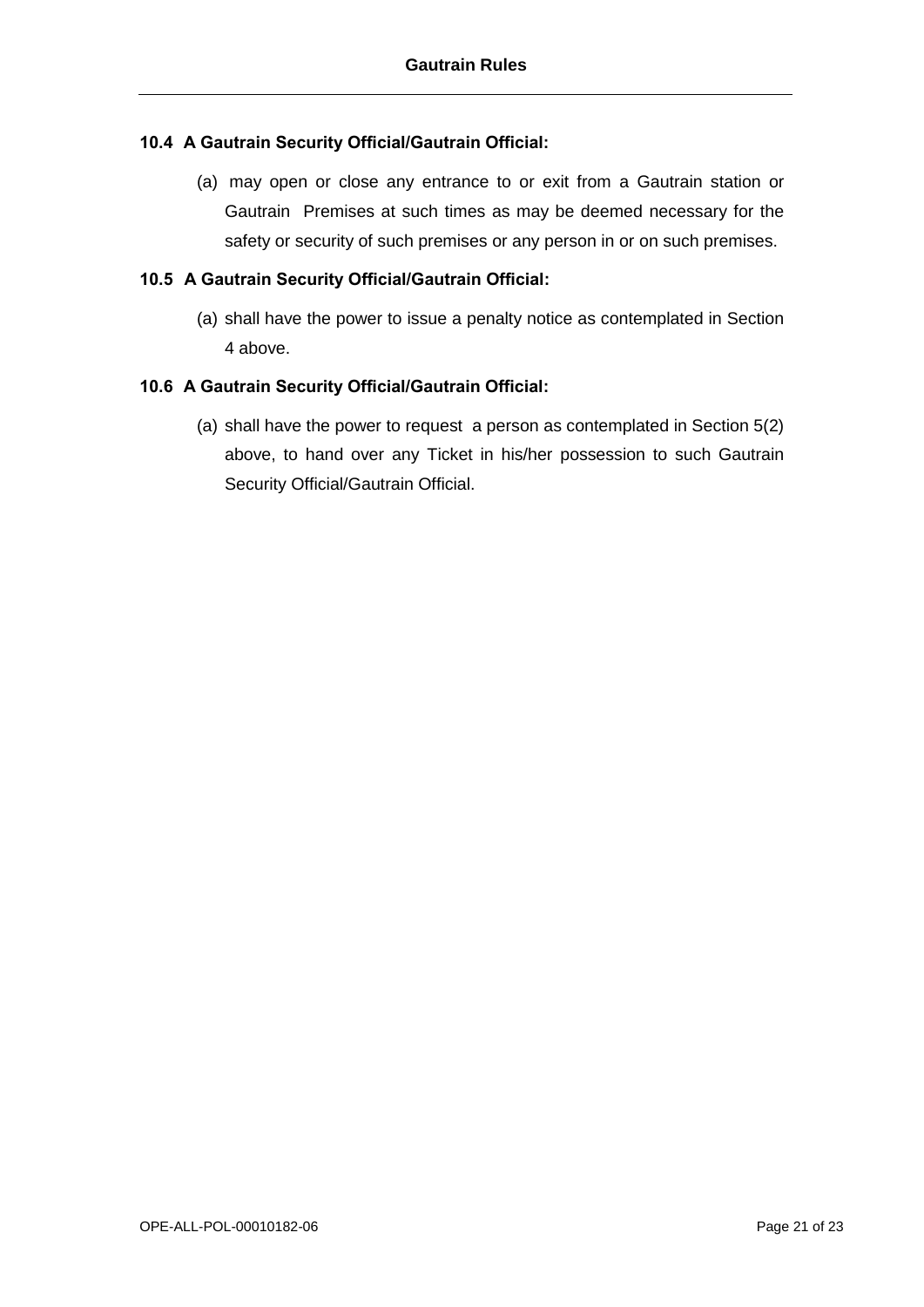### **11 ANNEXURES**

### **11.1 ANNEXURE "A" - PENALTIES FOR MINOR VIOLATIONS**

| Level   | <b>Penalty Fares for Violation</b> | <b>Discounted Rate if Penalty is</b><br>Paid in Full Within 30 Days of<br><b>Issuing</b> |
|---------|------------------------------------|------------------------------------------------------------------------------------------|
| Level 1 | R400-00                            | R200-00                                                                                  |
| Level 2 | R500-00                            | R250-00                                                                                  |
| Level 3 | R700-00                            | R350-00                                                                                  |